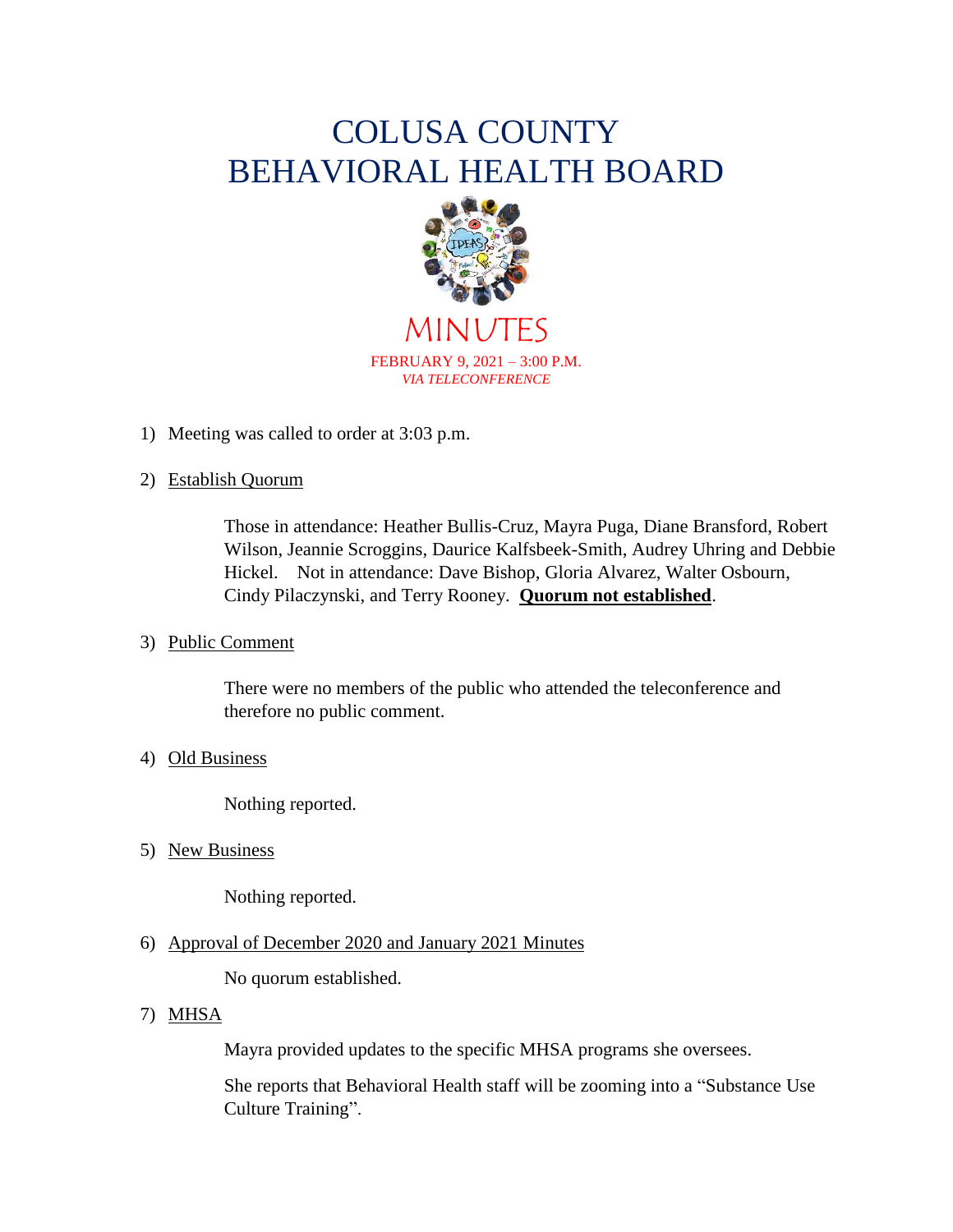#### 8) Director's Report

Not in attendance.

#### 9) Program Integrity

Heather provides everyone with a copy of her stats. December there were a total of 42 intakes versus 29 intakes in January. Intakes are busy.

#### 10) Quality Assurance

Jeannie states that she recently had a Substance Use Disorder audit and it went well. There were a few items that need to be addressed. Each year there is something new the State requires. Overall went well.

Triannual Mental Health audit is set for November 21, 2021; possible recoupment.

MHSA audit is scheduled for June. Not sure what to expect.

Network Adequacy due in April. There are multiple components the State looks at (i.e., community needs, access to services).

There is an increase in intakes and the department is continuing to get people in as soon as possible.

# 11) PRA Report

Heather, on behalf of Cindy, reports that there was one grievance filed in the month of January. Staff is working diligently to address the issue.

# 12) Safe Haven Report

Robert reports that there is not a lot happening given the current pandemic situation. He states that he believes Paul and Amanda are trying to start classes at the Assembly of God Church in Colusa.

He mentions that there are plans and discussions about a possible car show in May. He states that they are actively looking into venues that are available to utilize.

# 13) State Required Contract Review

No report given.